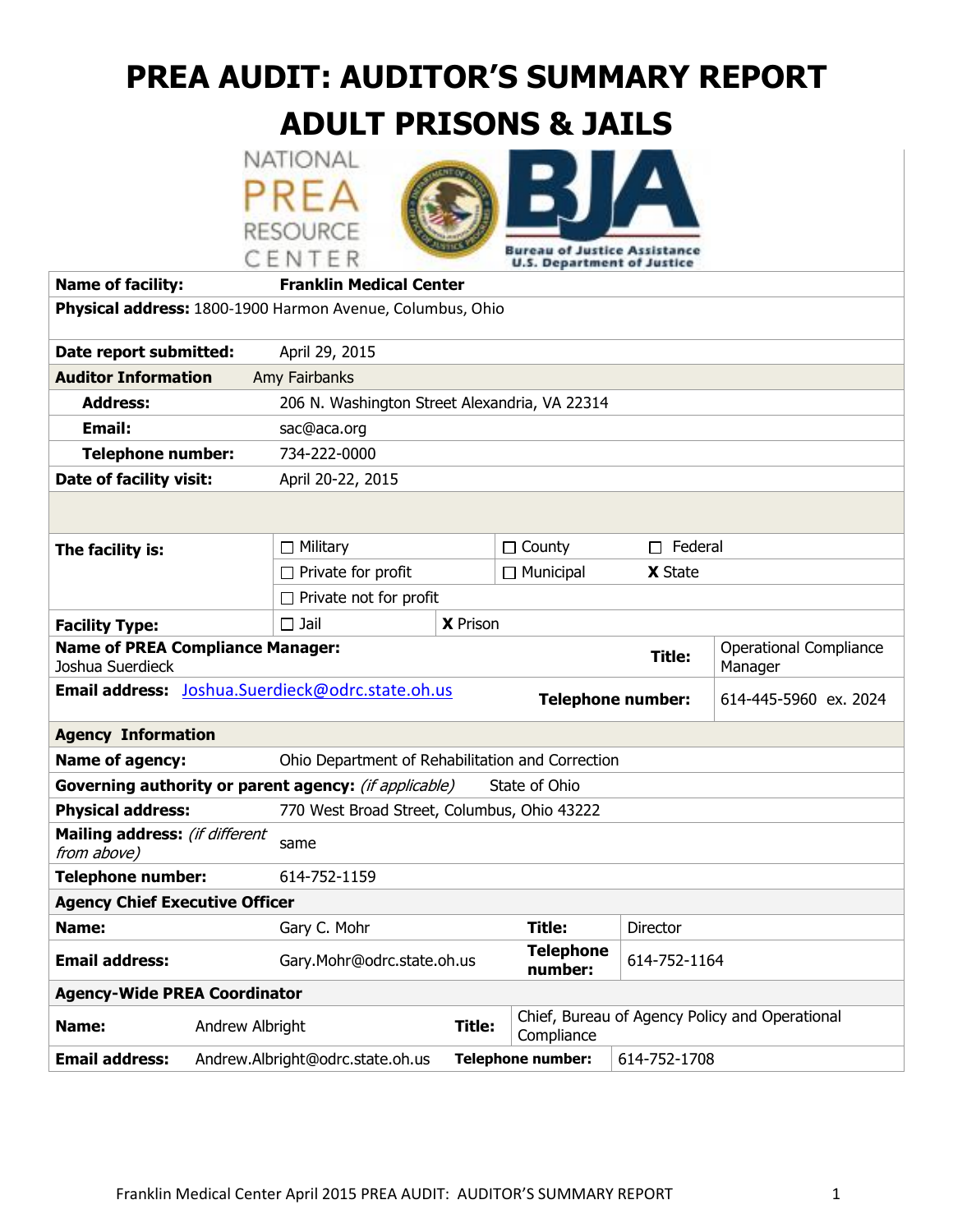# **AUDIT FINDINGS**

### **NARRATIVE:**

On April 20-21, 2015 an audit was conducted at the Franklin Medical Center, Ohio Department of Rehabilitation and Correction, to determine compliance with the Prison Rape Elimination Act standards finalized August 2012.

A complete tour of the facility was conducted on April 20, 2015. The following areas and operations were visited and observed:

Zone A:

Inmate living areas (convalescent care, inpatient care -including death row inmates, end of life care, female housing - including pregnant females) Food services Facility maintenance Laundry Recreation areas Nursing stations, pharmacy, medical supplies

Zone B: Five housing units (which had designated segregation cells  $-3$  total) Recreation areas Library Food services Admissions area Visiting area Medical area- including infirmary beds (four)

Medical appointments/specialty clinic operations: Waiting area for each custody, including death row and females Physical Therapy Dental Suite Medical station/exam areas

Documents reviewed for this audit included policy, institutional supplement, contracts, staff training records, personnel files, volunteer training records, sexual abuse & harassment investigations, and training curriculums. Documentation for each standard was provided by the facility prior to the visit.

Formal interviews were scheduled through random selection of staff and inmates from schedules and rosters provided by the staff the evening prior to the audit.

Facility staff interviews were conducted with the following: Warden Deputy Warden (head of Sexual Abuse Response Team - SART) FMC PREA Manager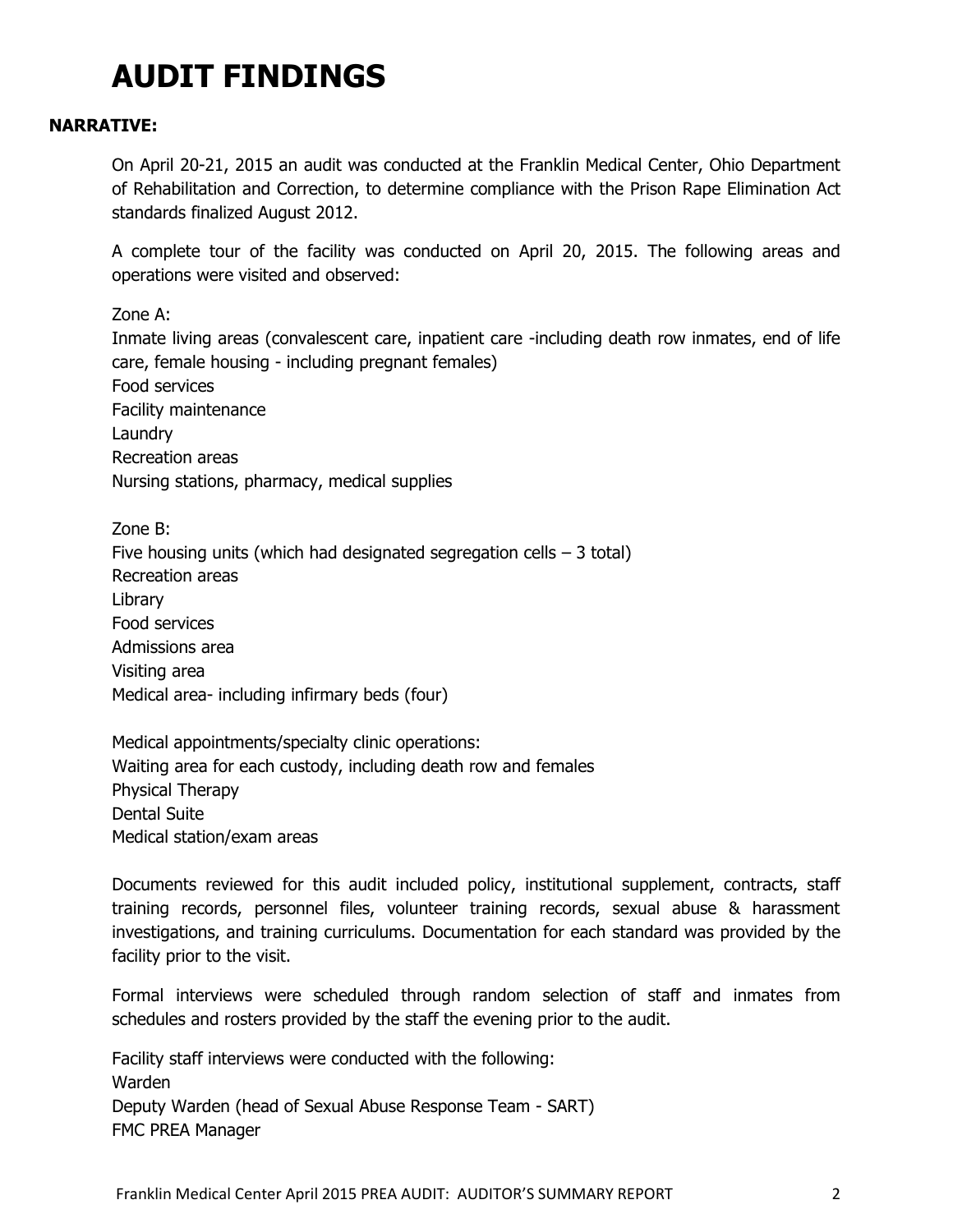Mental Health Director Heath Services Administrator Personnel Manager Chief of Unit Managers Case Manager/victim advocate One night shift nurse (Zone A) One afternoon shift nurse (Zone B) Six day shift officers (including the Union President) Four afternoon shift officers Night shift lieutenant and two corrections officer Inspector/investigator Hospital officer Admissions officer Two food service staff (contract) Dental aide (contract)

Inmate interviews were conducted with thirteen inmates selected randomly from each housing area: two wheelchair bound inmates; one hard of hearing inmate; four female inmates; five male inmates, one inmate deemed vulnerable; four inmates interviewed spontaneously during the tour.

The auditor was allowed free access to all areas of the facility, access to interview inmates selected randomly and intentionally, and to see any documentation requested. Posters were visible throughout the facility announcing the audit. No letters were received from the inmate population in response to the postings regarding the audit.

### **DESCRIPTION OF FACILITY CHARACTERISTICS:**

On August 15, 2011, Director Gary C. Mohr issued an Executive Order establishing the creating of the Franklin Medical Center. Previous to this order, the institution was the Corrections Medical Center and Franklin Pre-Release Center. The Franklin Medical Center has several missions. This facility provides medical and recuperative treatment, palliative care, pregnancy care, numerous specialty clinics, re-entry programming, and general population for men. As a result, it houses every custody level, males and females up to death row in Zone A; minimum and a few medium custody inmates in Zone B. Although it is considered one facility, Zone A and Zone B are separate operations. At the start of the audit, the count was 610.

In addition, this facility operates the specialty clinic hub for the state. This operation maintains several holding areas to accommodate the males/females and various custody levels.

### **SUMMARY OF AUDIT FINDINGS:**

Number of standards exceeded: 0

Number of standards met: 42

Number of standards not met: 0

Number of standards not applicable: 1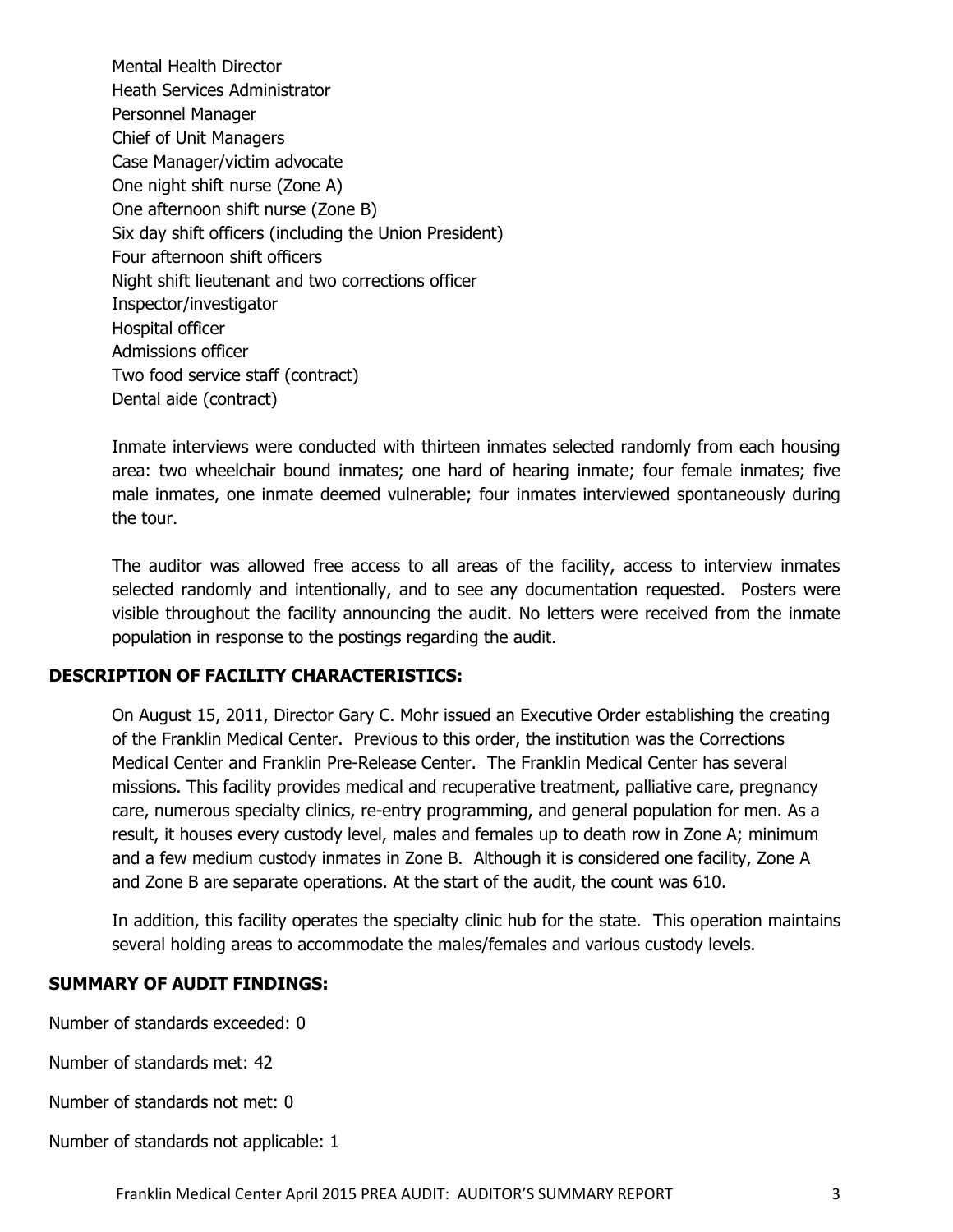#### **Standard number here §115.11 - Zero tolerance of sexual abuse and sexual harassment; PREA coordinator**

 $\Box$  Exceeds Standard (substantially exceeds requirement of standard)

X Meets Standard (substantial compliance; complies in all material ways with the standard for the relevant review period)

 $\Box$  Does Not Meet Standard (requires corrective action)

### **Auditor comments, including corrective actions needed if does not meet standard**

This is addressed in 79-ISA-01 Prison Rape Elimination, 79-ISA-02, and 79-ISA-01 FMC Prison Rape Elimination. ODRC does have an agency wide PREA coordinator and FMC has a PREA compliance manager. The agency interview with Director Gary C. Mohr was conducted on February 2, 2015 by certified PREA auditors Thomas Eisenschmidt and Jim Curington. The agency interview with Andrew Albright, Chief, Bureau of Agency Policy and Operational compliance was conducted on February 2, 2015 by certified PREA auditors Thomas Eisenschmidt and Jim Curington. The Agency PREA Coordinator and PREA Administrator were present to address any concerns during the audit.

#### **Standard number here §115.12 - Contracting with other entities for the confinement of inmates**

 $\Box$  Exceeds Standard (substantially exceeds requirement of standard)

X Meets Standard (substantial compliance; complies in all material ways with the standard for the relevant review period)

 $\Box$  Does Not Meet Standard (requires corrective action)

### **Auditor comments, including corrective actions needed if does not meet standard**

79-ISA-01 Prison Rape Elimination addresses this standard. This facility does not have contracts for confinement of private agencies. The Agency has two contracts, Lake Erie Correctional Institution and North Central Correctional Institution. The interview with Agency Contract Administrator Kevin Stockdale, Deputy Direction of Administration was conducted on February 2, 2015 by certified PREA auditors Thomas Eisenschmidt and Jim Curington.

#### **Standard number here §115.13 – Supervision and Monitoring**

 $\Box$  Exceeds Standard (substantially exceeds requirement of standard)

X Meets Standard (substantial compliance; complies in all material ways with the standard for the relevant review period)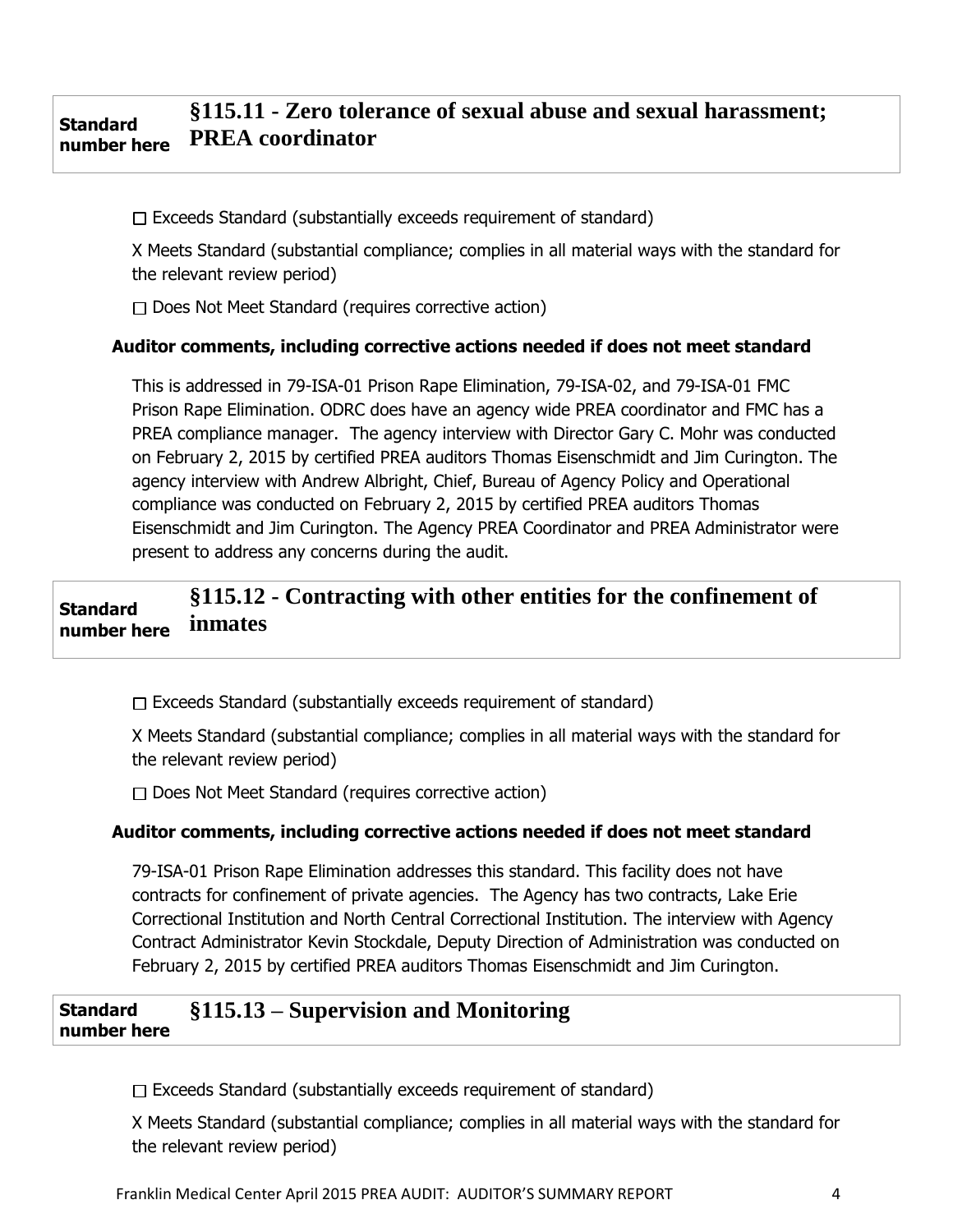$\Box$  Does Not Meet Standard (requires corrective action)

### **Auditor comments, including corrective actions needed if does not meet standard**

This is addressed in 79-IS0-01 Prison Rape Elimination and 50-PAM-02. The staffing plan, showing camera upgrades relative to PREA was reviewed. Numerous video monitoring enhancements have occurred throughout the facility in key areas to assist with the goal of inmate safety. Placement of additional cameras has been requested. The staffing plan is closely monitored and well documented. All staff and inmates questioned supported that unannounced rounds by supervisory staff are being conducted.

#### **Standard number here §115.14 – Youthful Inmates**

 $\Box$  Exceeds Standard (substantially exceeds requirement of standard)

X Meets Standard (substantial compliance; complies in all material ways with the standard for the relevant review period)

 $\Box$  Does Not Meet Standard (requires corrective action)

52-RCP-01 Reception Admission Procedures, 71-SOC-05 Youthful Offender Management and procedure 55 SPC-01 FMC address this standard. No youthful offenders were housed at Franklin Medical Center, nor have been for the time period relevant to this audit. For the Agency they are housed at Madison Correctional Institution and the Ohio Reformatory for Women. A review of rosters and the tour supports that no youths are housed at this facility. However, due to the functions of the specialty clinic, the medical center and housing for pregnant females, the potential to house a youthful offender exists. The facility is prepared to address this situation.

### **Standard number here §115.15 – Limits to Cross-Gender Viewing and Searches**

 $\Box$  Exceeds Standard (substantially exceeds requirement of standard)

X Meets Standard (substantial compliance; complies in all material ways with the standard for the relevant review period)

 $\Box$  Does Not Meet Standard (requires corrective action)

## **Auditor comments, including corrective actions needed if does not meet standard**

The criterion for this standard is addressed in 310 SEC-01 Inmate and Physical Plant Standards and 79-ISA-01 Prison Rape Elimination. There were no transgender inmates housed at this facility at the time of the audit. Cross-gender strip searches and visual body cavity searches are documented in the rare event that this may occur but it is concluded that there have been none at this facility. All inmates questioned indicated they are able to shower, change clothes and use toilet facilities without opposite gender staff viewing them. Training records and staff interviews supports that specialized training for pat-searches of transgender and intersex inmates is given and searches would be conducted in a professional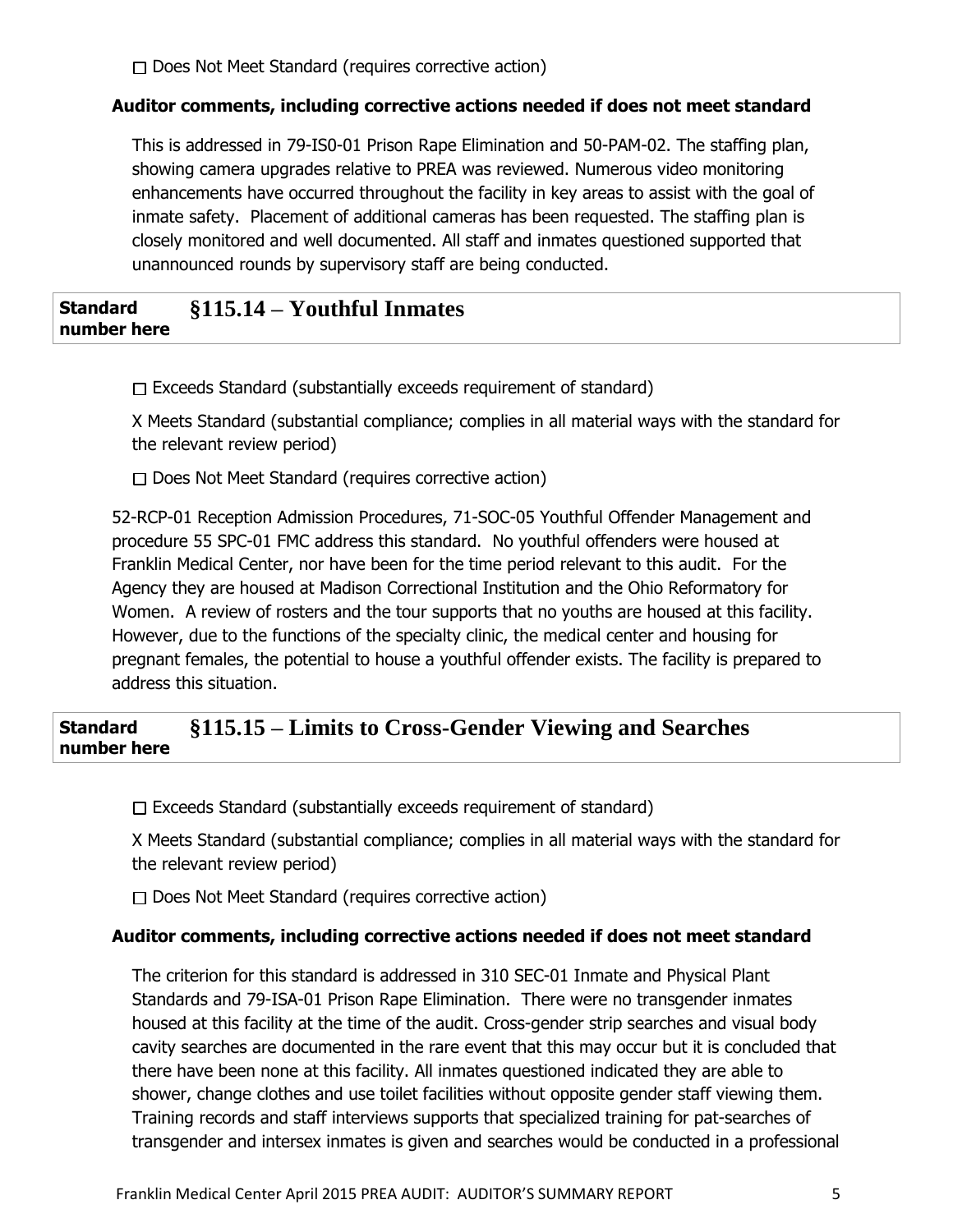and respectful manner. Female staffs and male staffs announce their presence verbally or by activating an audible sound. All inmate interviews confirmed this was occurring.

#### **Standard number here §115.16 – Inmates with Disabilities and Inmates who are Limited English Proficient**

 $\Box$  Exceeds Standard (substantially exceeds requirement of standard)

X Meets Standard (substantial compliance; complies in all material ways with the standard for the relevant review period)

 $\Box$  Does Not Meet Standard (requires corrective action)

### **Auditor comments, including corrective actions needed if does not meet standard**

This is addressed in 64-DCM-02 Inmates with Disabilities and 79-ISA-01 Prison Rape Elimination. The training curriculum addresses these needs as well. Inmates watch a video in English or Spanish educating them on their rights and how to report sexual misconduct or retaliation. There is a contract to address hearing impaired needs and a language line is available. Materials were available in English and Spanish. As this facility deals with a significant number of inmates with disabilities, chronic and acute illness, policies and practices to ensure their opportunities, education and safety were clearly addressed.

#### **Standard number here §115.17 – Hiring and Promotion Decisions**

 $\Box$  Exceeds Standard (substantially exceeds requirement of standard)

X Meets Standard (substantial compliance; complies in all material ways with the standard for the relevant review period)

 $\Box$  Does Not Meet Standard (requires corrective action)

### **Auditor comments, including corrective actions needed if does not meet standard**

Elements of this standard are addressed in 34-PRO-07 Appendix A, approved variance 2/6/2014 Background Investigations, 31-SEM-02 Standards of Employee Conduct and 79-ISA-01 Prison Rape Elimination. An interview with Kim Rowe, Chief Bureau of Personnel was conducted on February 2, 2015 by certified PREA auditors Thomas Eisenschmidt and Jim Curington. A review of five random personnel files supports that background checks are conducted prior to offering a position. There have been no instances where they had to provide information on substantiated allegations of sexual abuse or harassment however if there was a concern, they would consult legal counsel before proceeding to ensure that divulging information would not violate any laws. Contract staff are checked prior to employment as well.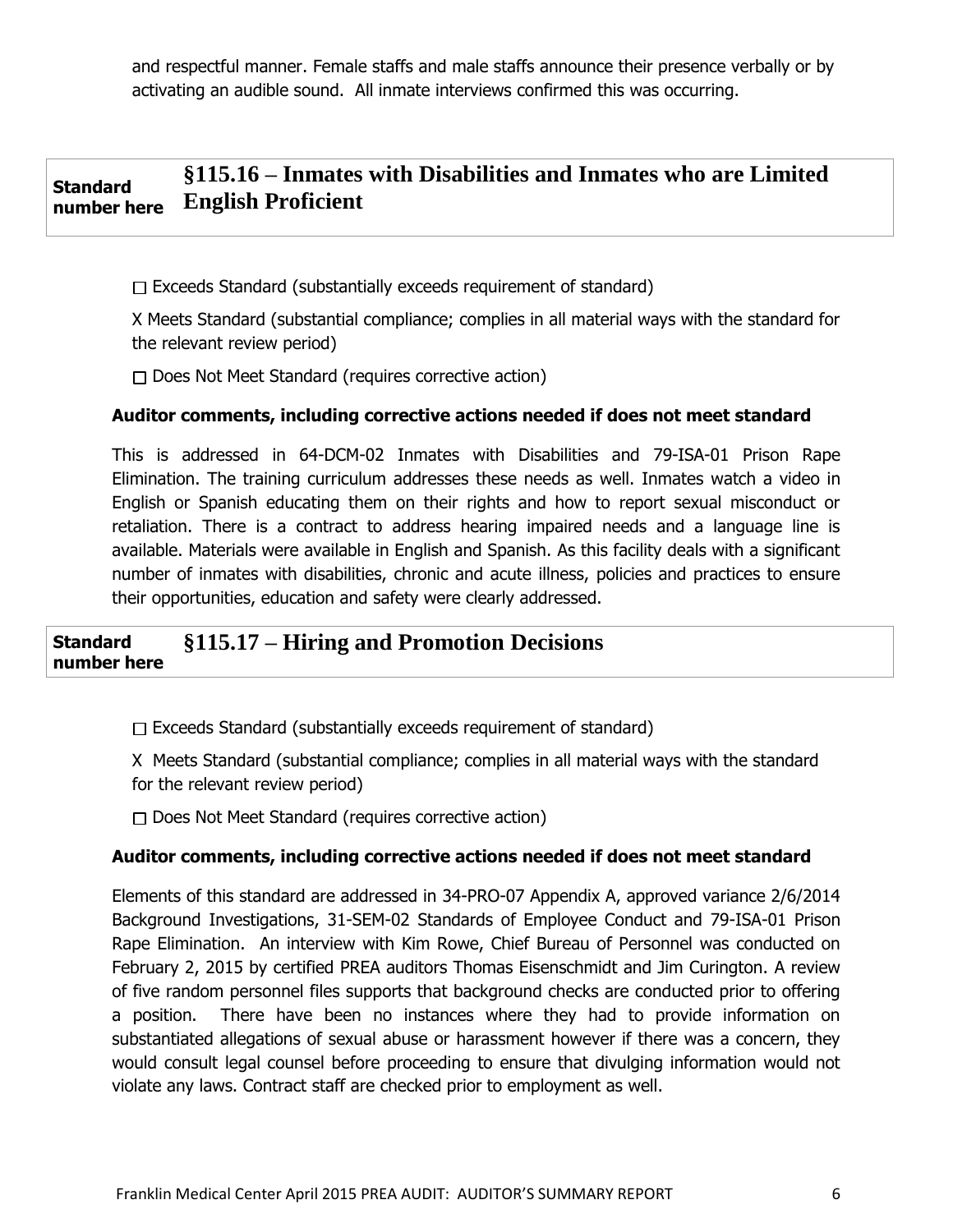### **Standard number here §115.18 – Upgrades to Facilities and Technology**

 $\Box$  Exceeds Standard (substantially exceeds requirement of standard)

X Meets Standard (substantial compliance; complies in all material ways with the standard for the relevant review period)

 $\Box$  Does Not Meet Standard (requires corrective action)

## **Auditor comments, including corrective actions needed if does not meet standard**

As noted, significant upgrades to video monitoring has occurred with more plans to be implemented. No substantial expansions or modifications have occurred since the implementation of PREA standards.

### **Standard number here §115.21 – Evidence Protocol and Forensic Medical Examinations**

 $\Box$  Exceeds Standard (substantially exceeds requirement of standard)

X Meets Standard (substantial compliance; complies in all material ways with the standard for the relevant review period)

Does Not Meet Standard (requires corrective action)

### **Auditor comments, including corrective actions needed if does not meet standard**

This is addressed in 79-ISA-01 Prison Rape Elimination, 79-ISA-02 Prison Sexual Misconduct Reporting, Response, Investigation and Prevention of Retaliation, 68-MED-15 Bureau of Medical Services Co-Payment Procedures, B11 Medical Care Guidelines for Sexual Conduct or Recent Sexual Abuse and Victim Support Lesson Plan. There is an MOU with the Ohio State Highway Patrol regarding investigations. This is addressed in OSP 103.7, Attachment P and OSP 100.01. SANE/SAFE exams are offered at the outside hospital. A MOU is in place with the Sexual Assault Response Network of Central Ohio. In addition, select staffs have been provided extra training to function as a victim support person.

#### **Standard number here §115.22 – Policies to Ensure Referrals of Allegations for Investigations**

 $\Box$  Exceeds Standard (substantially exceeds requirement of standard)

X Meets Standard (substantial compliance; complies in all material ways with the standard for the relevant review period)

 $\Box$  Does Not Meet Standard (requires corrective action)

### **Auditor comments, including corrective actions needed if does not meet standard**

This is addressed in 79-ISA-02 Prison Sexual Misconduct Reporting, Response, Investigation and Prevention of Retaliation and it available on the website drc.ohio.gov/web/prea. It is also addressed in Appendix A Investigator Protocol and OSP 103.07 Sexual Assault Evidence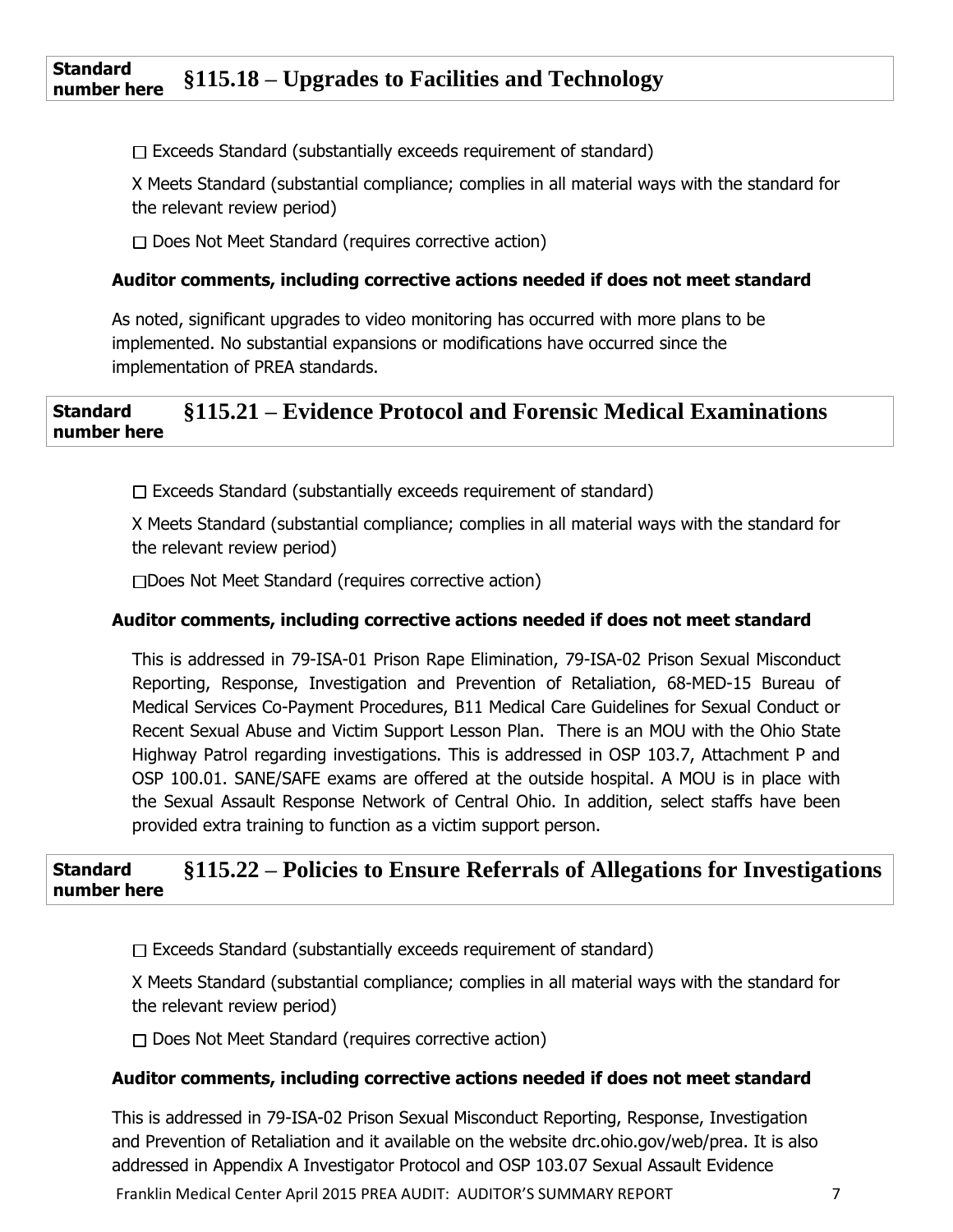Collection and Analysis. Fourteen completed investigations were reviewed for abuse and harassment complaints received from April 2014 to April 2015. They were thoroughly and professionally conducted. Staff interviews confirmed that all allegations of sexual abuse and harassment are referred to the facility investigator and are investigated.

### **Standard number here §115.31 – Employee Training**

 $\Box$  Exceeds Standard (substantially exceeds requirement of standard)

X Meets Standard (substantial compliance; complies in all material ways with the standard for the relevant review period)

 $\Box$  Does Not Meet Standard (requires corrective action)

# **Auditor comments, including corrective actions needed if does not meet standard**

This is addressed in 79-ISA-01 Prison Rape Elimination and 39-TRN-10 Employee Orientation Training. A review of the training curriculum, training records and staff interviews supports that all employees who have contact have been trained regarding the requirements of PREA. Employees are required to complete a quiz and pass for the training they received. Training does address the gender specific needs as well as transgender issues. The intranet provides staff a PREA information center. The training curriculum is complete and visual making it easier for a staff person to review it.

#### **Standard number here §115.32– Volunteer and Contractor Training**

 $\Box$  Exceeds Standard (substantially exceeds requirement of standard)

X Meets Standard (substantial compliance; complies in all material ways with the standard for the relevant review period)

 $\Box$  Does Not Meet Standard (requires corrective action)

# **Auditor comments, including corrective actions needed if does not meet standard**

Contract and volunteer training records were reviewed. They support that volunteers and contract staff receive the training. Interviews with contract staff support this as well. They are required to document that they understood the training.

#### **Standard number here §115.33 – Inmate Education**

 $\Box$  Exceeds Standard (substantially exceeds requirement of standard)

X Meets Standard (substantial compliance; complies in all material ways with the standard for the relevant review period)

 $\Box$  Does Not Meet Standard (requires corrective action)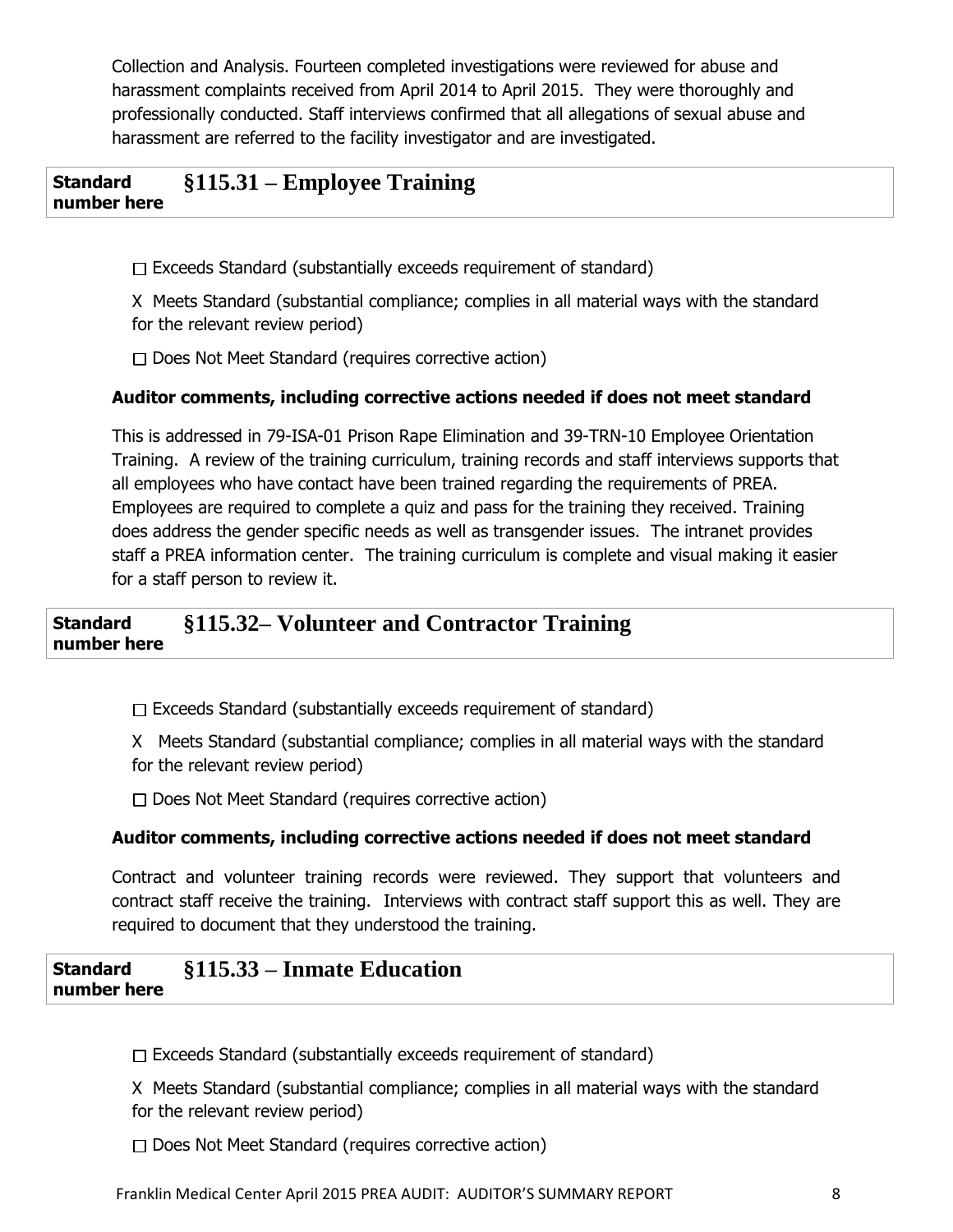# **Auditor comments, including corrective actions needed if does not meet standard**

This is addressed in 79-ISA-01 Prison Rape Elimination and the inmate handbook. It is also addressed in 64-DSM-02 Inmates with Disabilities and 52-RCP-10 Inmate Orientation. Inmates are initially provided education upon arrival in the intake area. Within seven days orientation is conducted which includes watching a video. The investigator personally conducts orientation with newly arriving inmates regarding PREA as well. Documentation and interviews with inmates support that this process is being conducted. Materials are provided in English and Spanish. Posters were observed throughout the facility.

#### **Standard number here §115.34 – Specialized Training: Investigations**

 $\Box$  Exceeds Standard (substantially exceeds requirement of standard)

X Meets Standard (substantial compliance; complies in all material ways with the standard for the relevant review period)

Does Not Meet Standard (requires corrective action)

### **Auditor comments, including corrective actions needed if does not meet standard**

This is addressed in 79-ISA-01 Prison Rape Elimination and Investigator Training Curriculum (NIC). Training records were reviewed. Interviews with the facility investigator support compliance with this standard. He was knowledgeable regarding Miranda and Garrity warnings and their implications and impact on the investigation process.

### **Standard number here §115.35 – Specialized training: Medical and Mental Health Care**

 $\Box$  Exceeds Standard (substantially exceeds requirement of standard)

X Meets Standard (substantial compliance; complies in all material ways with the standard for the relevant review period)

 $\Box$  Does Not Meet Standard (requires corrective action)

## **Auditor comments, including corrective actions needed if does not meet standard**

This is addressed in 79-ISA-01 Prison Rape Elimination, Medical/mental health training curriculum and 39-TRN-10 Employee Orientation Training. Staff interviews and training records support compliance with this standard. As noted, forensic exams are not conducted at this facility.

### **Standard number here §115.41 – Screening for Risk of Victimization and Abusiveness**

 $\Box$  Exceeds Standard (substantially exceeds requirement of standard)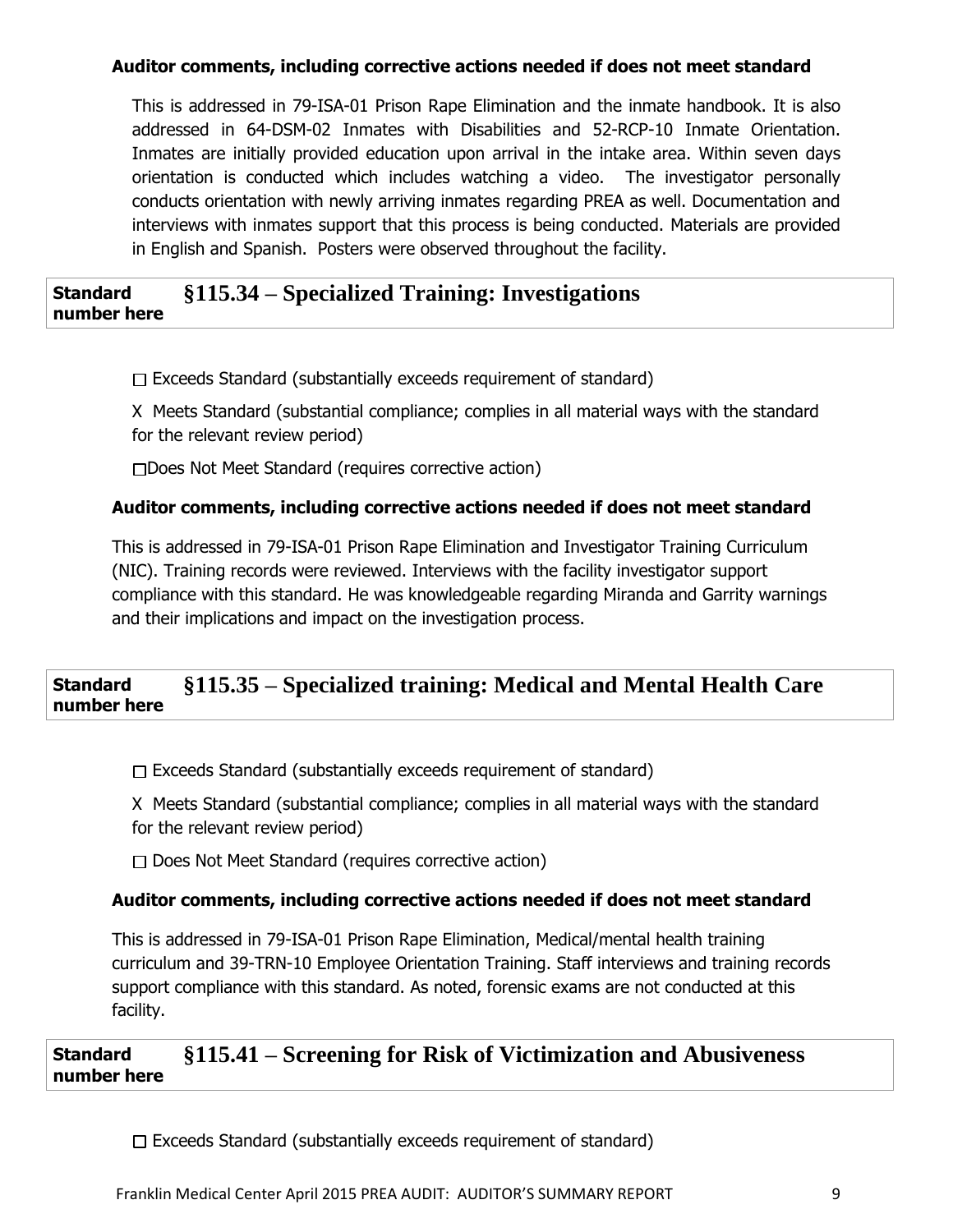X Meets Standard (substantial compliance; complies in all material ways with the standard for the relevant review period)

 $\Box$  Does Not Meet Standard (requires corrective action)

# **Auditor comments, including corrective actions needed if does not meet standard**

This is addressed in 79-ISA-04 PREA Risk Assessment and Accommodation Strategies. The screening tools meet all the requirements of the standard. Initial screening starts with medical staff upon arrival to the facility. A second screening occurs within 72 hours. Re-assessment occurs within 30 days by the unit staff. Controls are in place regarding who can access this information. This process is all contained within a database. Inmates are not disciplined for refusing to answer. Inmate interviews confirmed that they were asked these questions upon arrival to the facility.

### **Standard number here §115.42 – Use of Screening Information**

 $\Box$  Exceeds Standard (substantially exceeds requirement of standard)

X Meets Standard (substantial compliance; complies in all material ways with the standard for the relevant review period)

Does Not Meet Standard (requires corrective action)

# **Auditor comments, including corrective actions needed if does not meet standard**

This is addressed in 79-ISA-05 Lesbian, Gay, Bisexual, Transgender, Intersex Policy and 79-ISA-04 PREA Risk Assessment and Accommodation Strategies. There are no transgender inmates housed at Franklin Medical Center at the time of the audit. Staff interviews support that in the event of a transgender being housed at this facility, he/she will be provided the opportunity to shower separately and his/her views will be considered regarding safety. The facility is prepared to address inmates who may arrive for a specialty clinic to ensure a predator is not placed with a victim in the waiting rooms.

**Standard number here §115.43 – Protective Custody** 

 $\Box$  Exceeds Standard (substantially exceeds requirement of standard)

X Meets Standard (substantial compliance; complies in all material ways with the standard for the relevant review period)

 $\Box$  Does Not Meet Standard (requires corrective action)

# **Auditor comments, including corrective actions needed if does not meet standard**

This is addressed in 79-ISA-04 PREA Risk Assessment and Accommodation Strategies. Staff and inmate interviews confirm support that no inmates have been placed in segregation due to their vulnerable status or allegation of sexual misconduct. Several other options are available due to the mission of the facility that can be utilized if this was to occur.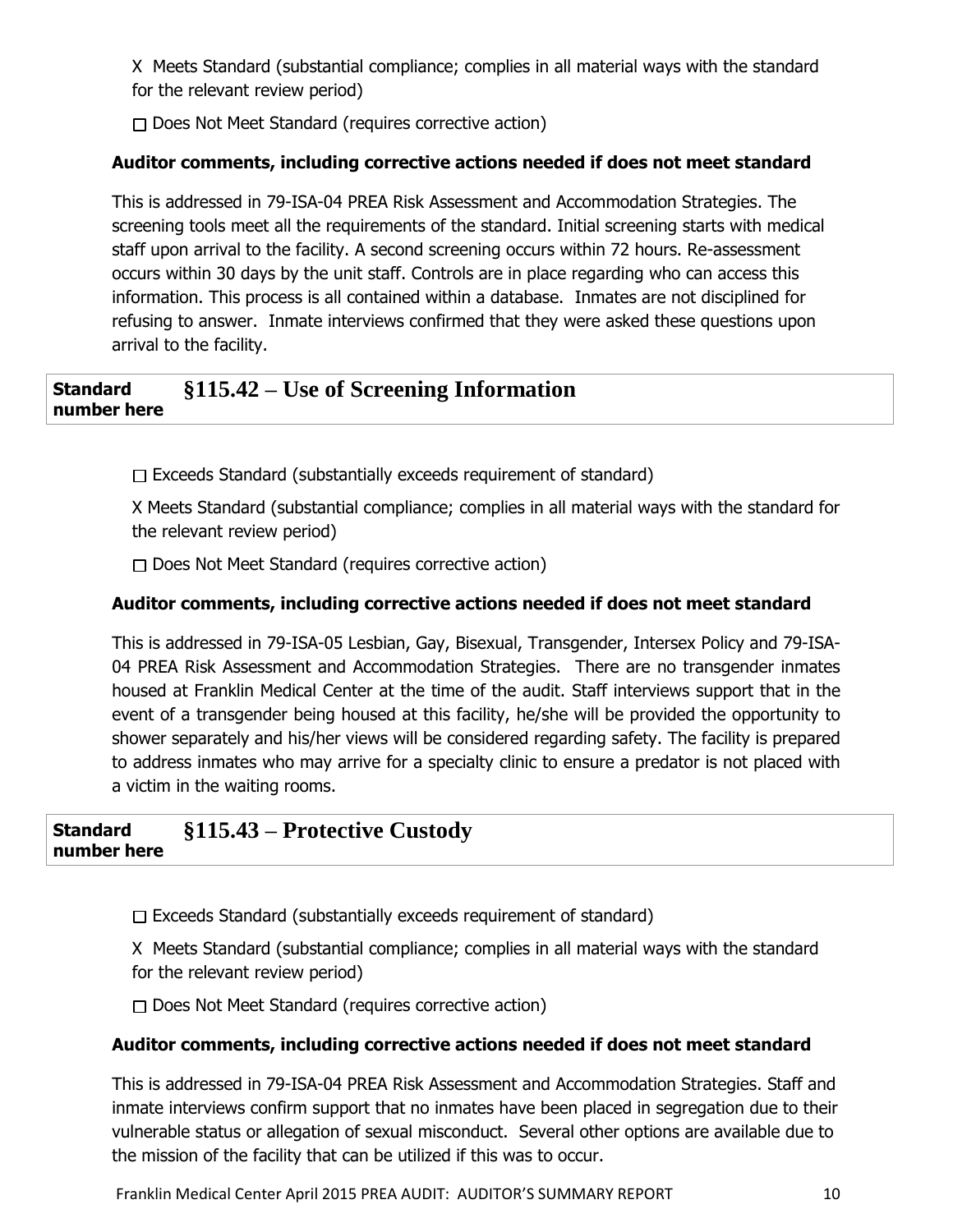$\Box$  Exceeds Standard (substantially exceeds requirement of standard)

X Meets Standard (substantial compliance; complies in all material ways with the standard for the relevant review period)

 $\Box$  Does Not Meet Standard (requires corrective action)

### **Auditor comments, including corrective actions needed if does not meet standard**

This is addressed in 79-ISA-02 Prison Sexual Misconduct Reporting, Response, Investigation and Prevention of Retaliation, staff training, the inmate handbook, posters and the education video presented to inmates. This is a MOU with Franklin County Juvenile Detention Facility for inmates at Franklin Medical Center to report allegations via a "hotline". Staff and inmate interviews support that both staff and inmates can report privately, anonymously and have several avenues available. No inmates detained for civil immigration solely are housed at this facility. The hotline was called; a specific message was left which was conveyed to the facility. The hotline allows for anonymous reports. The second hotline which reports to the ODRC central office was tested from an inmate phone and demonstrated immediate report to the facility.

### **Standard number here §115.52 – Exhaustion of Administrative Remedies**

 $\Box$  Exceeds Standard (substantially exceeds requirement of standard)

 $\Box$  Meets Standard (substantial compliance; complies in all material ways with the standard for the relevant review period)

 $\Box$  Does Not Meet Standard (requires corrective action)

## **Auditor comments, including corrective actions needed if does not meet standard**

**The facility is Exempt from this standard.**

### **Standard number here §115.53 – Inmate Access to Outside Confidential Support Services**

 $\Box$  Exceeds Standard (substantially exceeds requirement of standard)

X Meets Standard (substantial compliance; complies in all material ways with the standard for the relevant review period)

 $\Box$  Does Not Meet Standard (requires corrective action)

## **Auditor comments, including corrective actions needed if does not meet standard**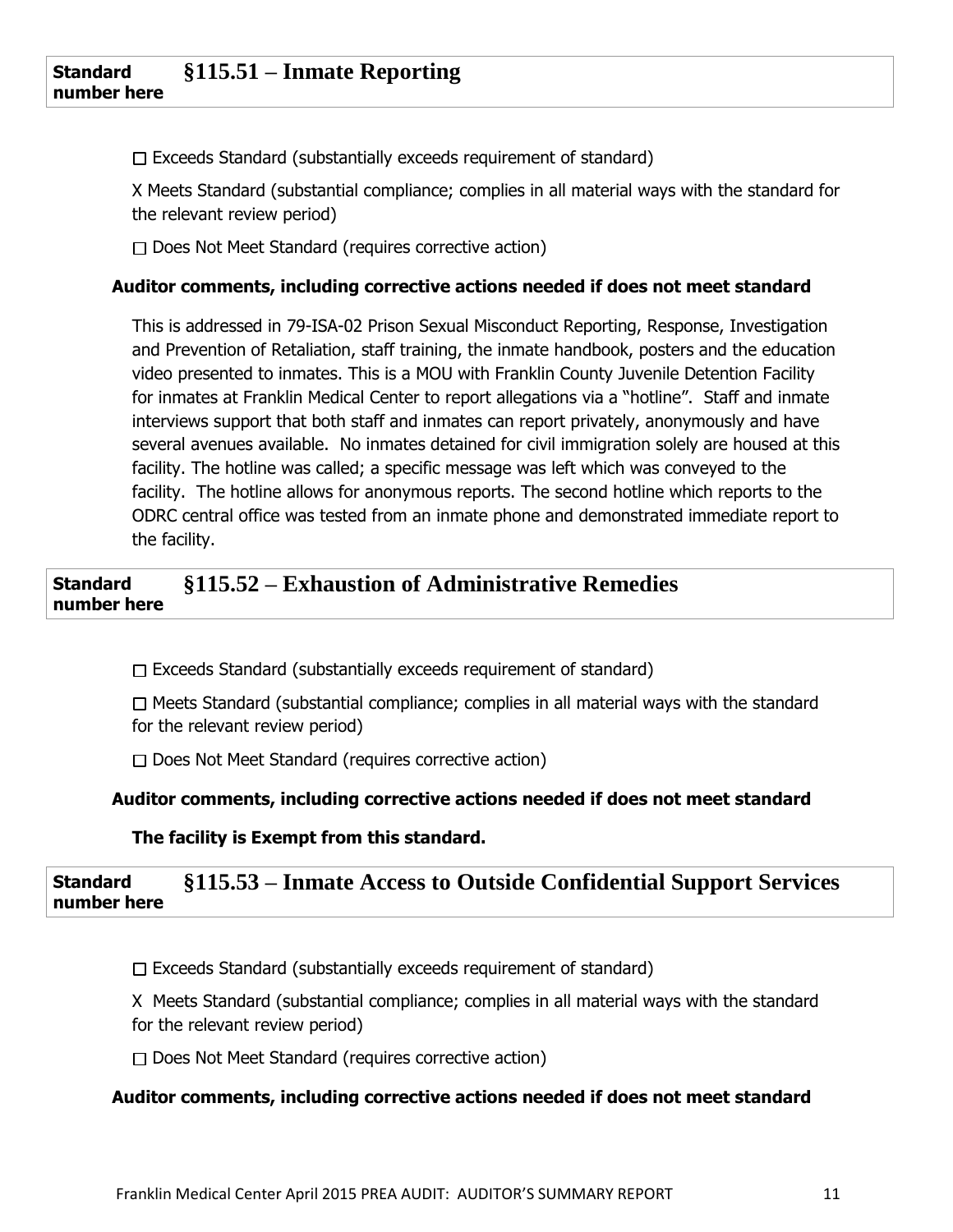This is addressed in 79-ISA-01 Prison Rape Elimination, posters, inmate handbook. There is an MOU with the Sexual Assault Response Network of Central Ohio. Inmates are informed that the telephone will continue to be monitored when making a call to this number.

#### **Standard number here §115.54 – Third-Party Reporting**

 $\Box$  Exceeds Standard (substantially exceeds requirement of standard)

X Meets Standard (substantial compliance; complies in all material ways with the standard for the relevant review period)

 $\Box$  Does Not Meet Standard (requires corrective action)

# **Auditor comments, including corrective actions needed if does not meet standard**

Instructions on Third party complaints and filing of complaints can be made through the website www.drc.ohio.gov/web/prea . Friends and Family posters are available in the front lobby providing information as well.

#### **Standard number here §115.61 – Staff and Agency Reporting Duties**

 $\Box$  Exceeds Standard (substantially exceeds requirement of standard)

X Meets Standard (substantial compliance; complies in all material ways with the standard for the relevant review period)

 $\Box$  Does Not Meet Standard (requires corrective action)

# **Auditor comments, including corrective actions needed if does not meet standard**

This is addressed in 79-ISA-01 Prison Rape Elimination, 79-ISA-02 Prison Sexual Misconduct Reporting, Response, Investigation and Prevention of Retaliation and 79-ISA-04 PREA Risk Assessment and Accommodation Strategies. At the time of the audit, it was reported that there have been no instances of an inmate in imminent risk of sexual abuse. Staff interviews indicate that they are aware of limits of revealing information regarding alleged sexual harassment or sexual abuse complaints. Medical staff interviews support that they let inmates know of their duty to inform and the limitations of confidentiality. All staff knew who investigates PREA complaints at the facility.

### **Standard number here §115.62 – Agency Protection Duties**

 $\Box$  Exceeds Standard (substantially exceeds requirement of standard)

X Meets Standard (substantial compliance; complies in all material ways with the standard for the relevant review period)

 $\Box$  Does Not Meet Standard (requires corrective action)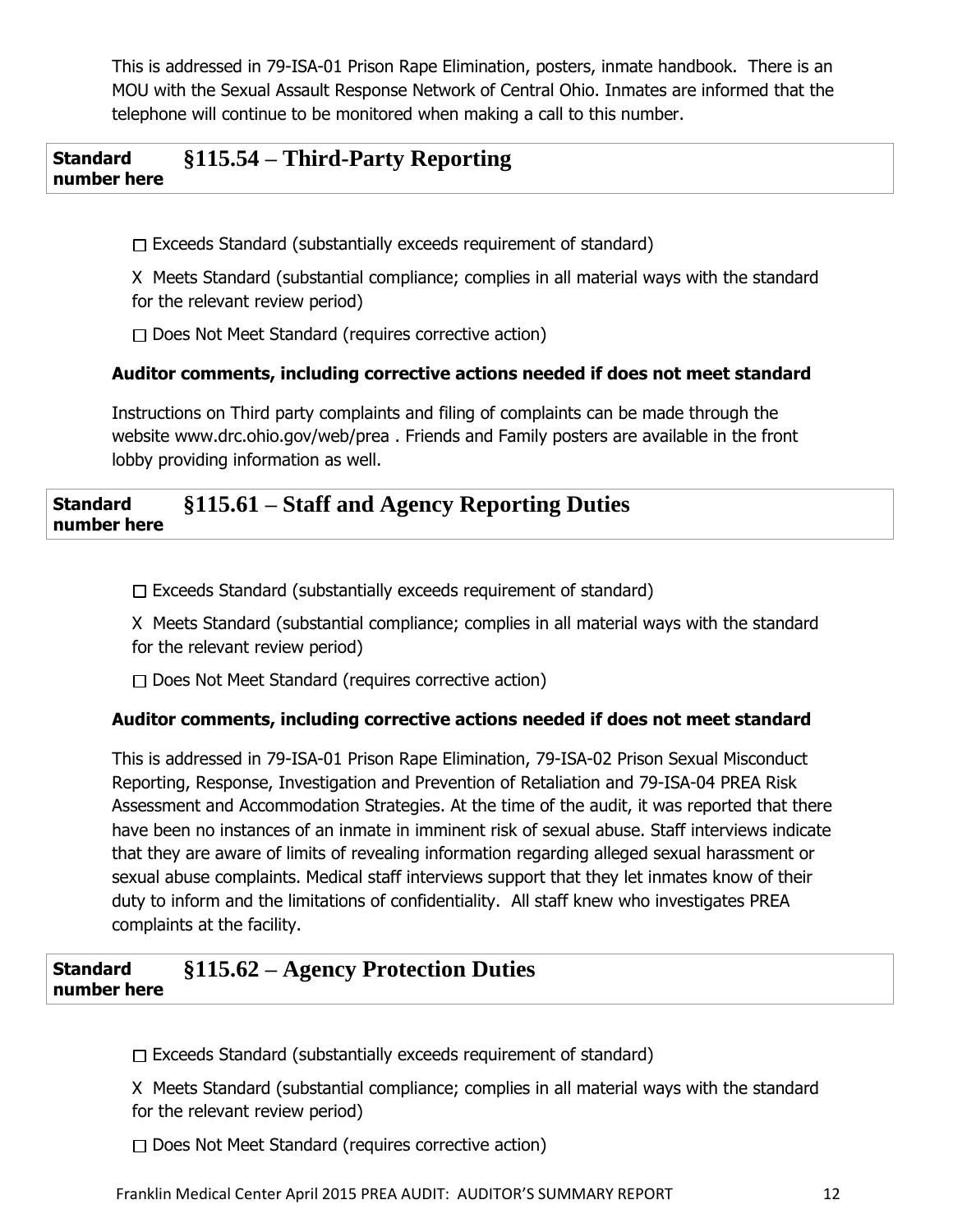## **Auditor comments, including corrective actions needed if does not meet standard**

As noted, there have been no instances of an inmate in imminent risk of sexual abuse. Staff indicated during interviews that they were aware of their obligation to take immediate action.

#### **No Standard number here §115.63 – Reporting to Other Confinement Facilities**

 $\Box$  Exceeds Standard (substantially exceeds requirement of standard)

X Meets Standard (substantial compliance; complies in all material ways with the standard for the relevant review period)

 $\Box$  Does Not Meet Standard (requires corrective action)

## **Auditor comments, including corrective actions needed if does not meet standard**

This is addressed in 79-ISA-02 Prison Sexual Misconduct Reporting, Response, Investigation and Prevention of Retaliation. A clear process is outlined. No reports had been received from another facility. Reports have been made to other facilities in the time frame required.

#### **Standard number here §115.64 – Staff First Responder Duties**

 $\Box$  Exceeds Standard (substantially exceeds requirement of standard)

X Meets Standard (substantial compliance; complies in all material ways with the standard for the relevant review period)

 $\Box$  Does Not Meet Standard (requires corrective action)

## **Auditor comments, including corrective actions needed if does not meet standard**

This is addressed in 79-ISA-02 Prison Sexual Misconduct Reporting, Response, Investigation and Prevention of Retaliation and 79-ISA-02 FMC Sexual Abuse Coordinated Response Plan Appendix B. A clear process is outlined. A review of completed investigations supported that all requirements were followed. Staff interviews support that they are knowledgeable regarding what to do and who to contact in the event they are a first responder.

#### **Standard number here §115.65 – Coordinated Response**

 $\Box$  Exceeds Standard (substantially exceeds requirement of standard)

X Meets Standard (substantial compliance; complies in all material ways with the standard for the relevant review period)

 $\Box$  Does Not Meet Standard (requires corrective action)

## **Auditor comments, including corrective actions needed if does not meet standard**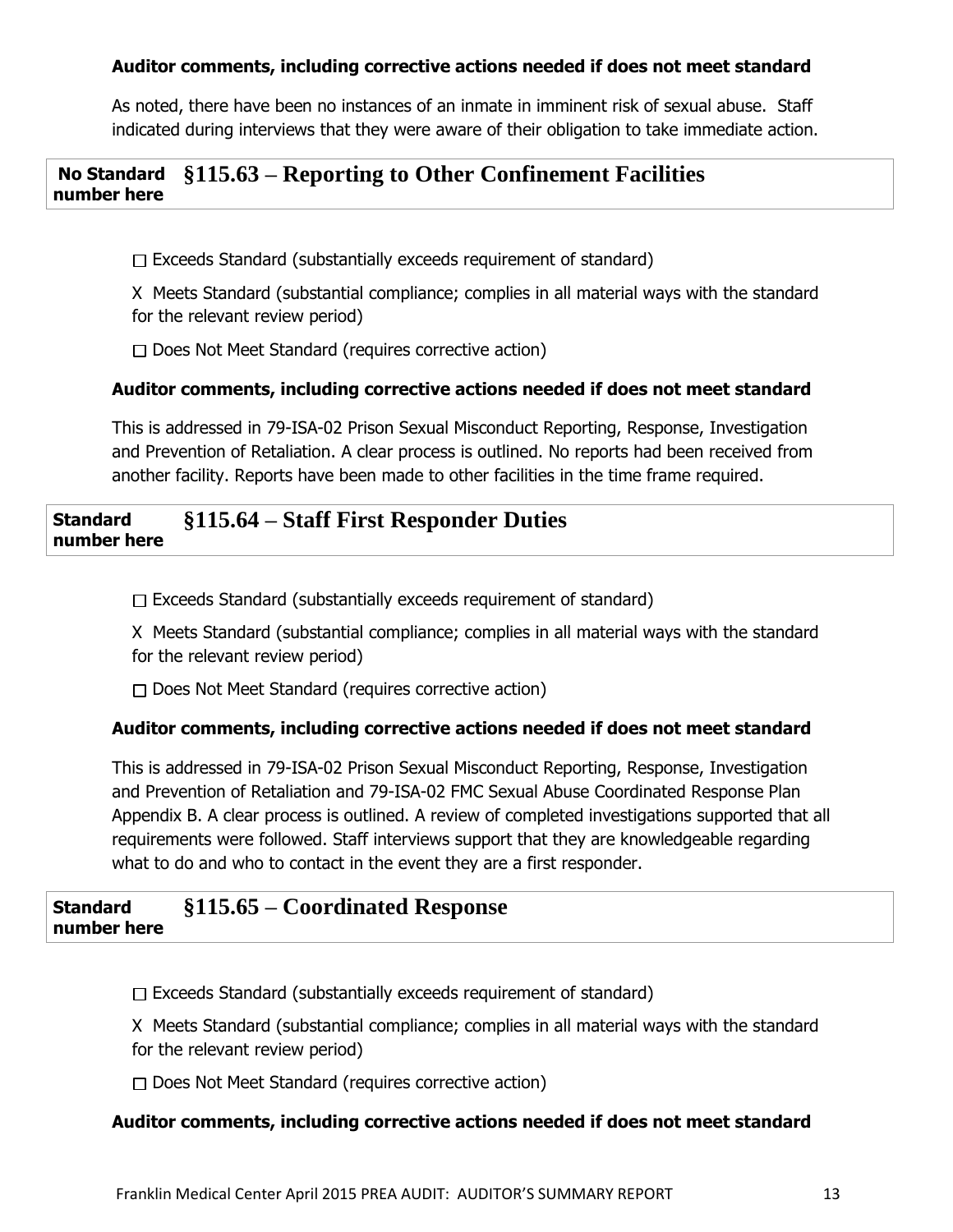This is addressed in 79-ISA-02 FMC Sexual Abuse Coordinated Response Plan. See comments above for 115.64.

#### **Standard number here §115.66 – Preservation of ability to protect inmates from contact with abusers**

 $\Box$  Exceeds Standard (substantially exceeds requirement of standard)

X Meets Standard (substantial compliance; complies in all material ways with the standard for the relevant review period)

 $\Box$  Does Not Meet Standard (requires corrective action)

### **Auditor comments, including corrective actions needed if does not meet standard**

No new contracts or renewed contract with collective bargaining units has occurred. Ohio Civil Service Employees Association (OCSEA) March 2012 contract is currently in effect.

#### **Standard number here §115.67 – Agency protection against retaliation**

 $\Box$  Exceeds Standard (substantially exceeds requirement of standard)

X Meets Standard (substantial compliance; complies in all material ways with the standard for the relevant review period)

 $\Box$  Does Not Meet Standard (requires corrective action)

### **Auditor comments, including corrective actions needed if does not meet standard**

This is addressed in 79-ISA-02 Prison Sexual Misconduct Reporting, Response, Investigation and Prevention of Retaliation. The facility investigators are responsible for monitoring retaliation. A system was in place to ensure this. The investigator indicates he uses a variety of methods to ensure retaliation is not occurring. These measures are documented.

#### **Standard number here §115.68 – Post-Allegation Protective Custody**

 $\Box$  Exceeds Standard (substantially exceeds requirement of standard)

X Meets Standard (substantial compliance; complies in all material ways with the standard for the relevant review period)

 $\Box$  Does Not Meet Standard (requires corrective action)

### **Auditor comments, including corrective actions needed if does not meet standard**

79-ISA-04 PREA Risk Assessment and Accommodation Strategies addresses this requirement. See comments for 115.43.

# **Standard §115.71 – Criminal and Administrative Agency Investigations**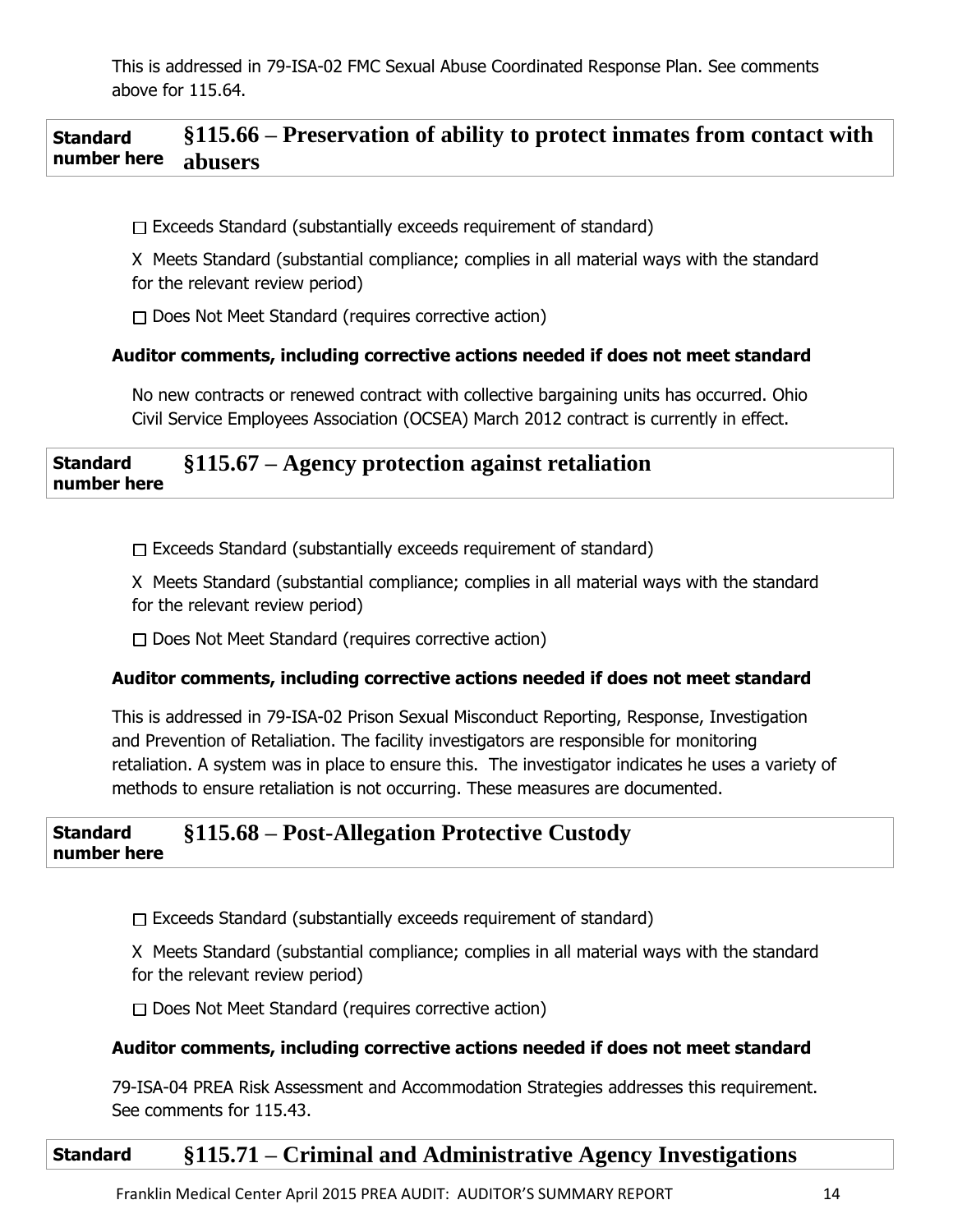$\Box$  Exceeds Standard (substantially exceeds requirement of standard)

X Meets Standard (substantial compliance; complies in all material ways with the standard for the relevant review period)

 $\Box$  Does Not Meet Standard (requires corrective action)

### **Auditor comments, including corrective actions needed if does not meet standard**

This is addressed in 79-ISA-02 Prison Sexual Misconduct Reporting, Response, Investigation and Prevention of Retaliation. As noted, there is an MOU in place with the Ohio State Highway Patrol regarding their involvement with investigations that meets the requirements of this standard. A review of the completed investigations revealed compliance with the requirements of this standard. The current retention record meets the requirements of this standard.

#### **Standard number here §115.72 – Evidentiary Standard for Administrative Investigations**

 $\Box$  Exceeds Standard (substantially exceeds requirement of standard)

X Meets Standard (substantial compliance; complies in all material ways with the standard for the relevant review period)

 $\Box$  Does Not Meet Standard (requires corrective action)

### **Auditor comments, including corrective actions needed if does not meet standard**

This is addressed in 79-ISA-02 Prison Sexual Misconduct Reporting, Response, Investigation and Prevention of Retaliation.

#### **Standard number here §115.73 – Reporting to Inmate**

 $\Box$  Exceeds Standard (substantially exceeds requirement of standard)

X Meets Standard (substantial compliance; complies in all material ways with the standard for the relevant review period)

 $\Box$  Does Not Meet Standard (requires corrective action)

### **Auditor comments, including corrective actions needed if does not meet standard**

This is addressed in 79-ISA-02 Prison Sexual Misconduct Reporting, Response, Investigation and Prevention of Retaliation. Documentation was provided to demonstrate compliance with this standard. However, no allegations regarding a staff person have been made since the implementation of PREA at this facility.

### **Standard number here §115.76 – Disciplinary sanctions for staff**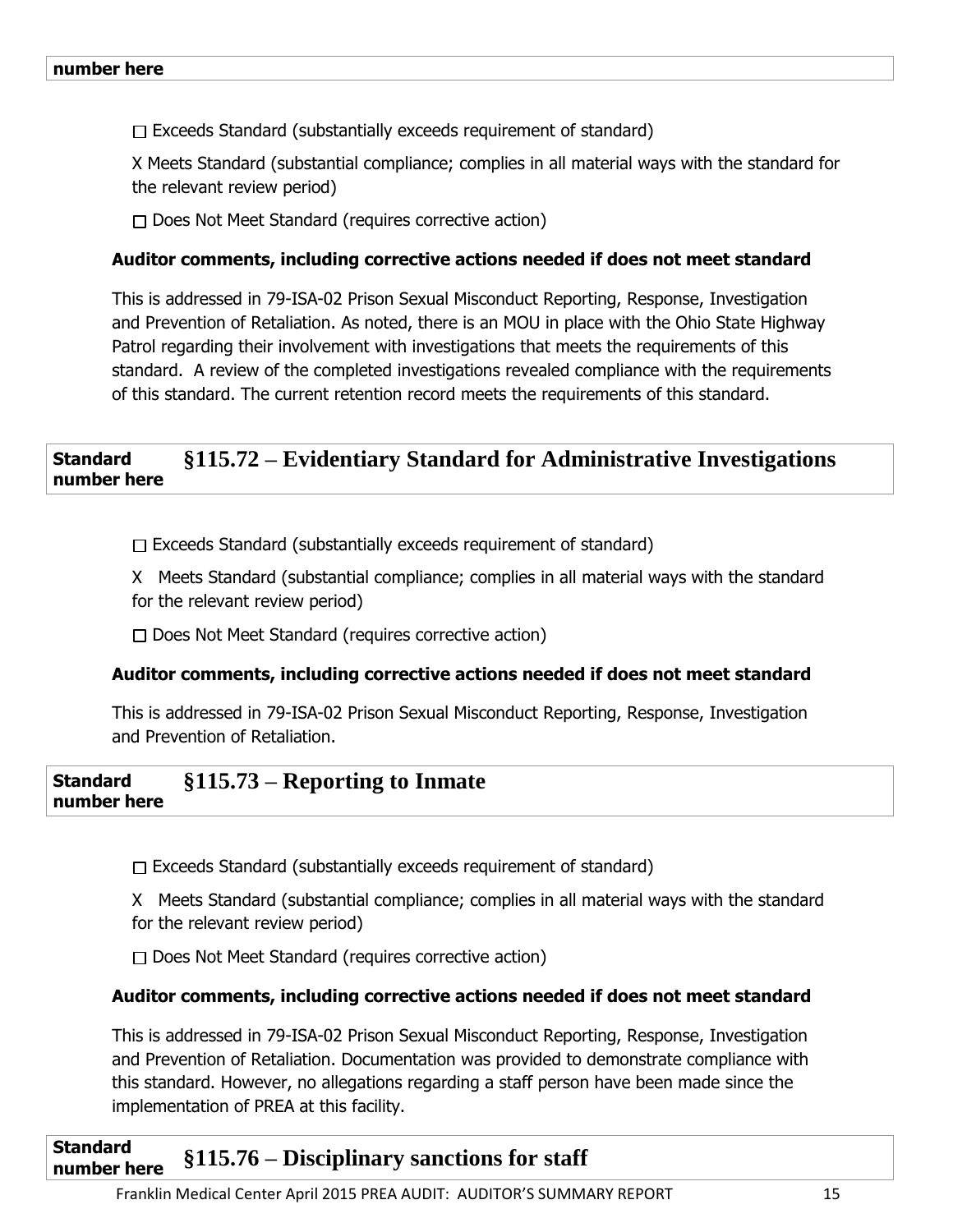$\Box$  Exceeds Standard (substantially exceeds requirement of standard)

X Meets Standard (substantial compliance; complies in all material ways with the standard for the relevant review period)

 $\Box$  Does Not Meet Standard (requires corrective action)

### **Auditor comments, including corrective actions needed if does not meet standard**

This is addressed in 31-SEM-02 Standards of Employee Conduct and 79-ISA-01 Prison Rape Elimination. No staffs have been disciplined for sexual misconduct towards inmates based on a review of the completed investigations for the past year.

### **Standard number here §115.77 – Corrective action for contractors and volunteers**

 $\Box$  Exceeds Standard (substantially exceeds requirement of standard)

X Meets Standard (substantial compliance; complies in all material ways with the standard for the relevant review period)

 $\Box$  Does Not Meet Standard (requires corrective action)

### **Auditor comments, including corrective actions needed if does not meet standard**

This is addressed in 79-ISA-01 Prison Rape Elimination and 71-SOC-01 Recruitment, Training and Supervision of Volunteers. A review of an investigation from 2014 supports compliance with this standard.

#### **Standard number here §115.78 – Disciplinary sanctions for inmates**

 $\Box$  Exceeds Standard (substantially exceeds requirement of standard)

X Meets Standard (substantial compliance; complies in all material ways with the standard for the relevant review period)

 $\Box$  Does Not Meet Standard (requires corrective action)

## **Auditor comments, including corrective actions needed if does not meet standard**

This is addressed in 79-ISA-02 Prison Sexual Misconduct Reporting, Response, Investigation and Prevention of Retaliation, 56-DSC-01 Inmate Disciplinary Process, and Inmate Rules of Conduct 5120-9-06, 5120-9-08.

**Standard number here §115.81 – Medical and mental health screenings; history of sexual abuse**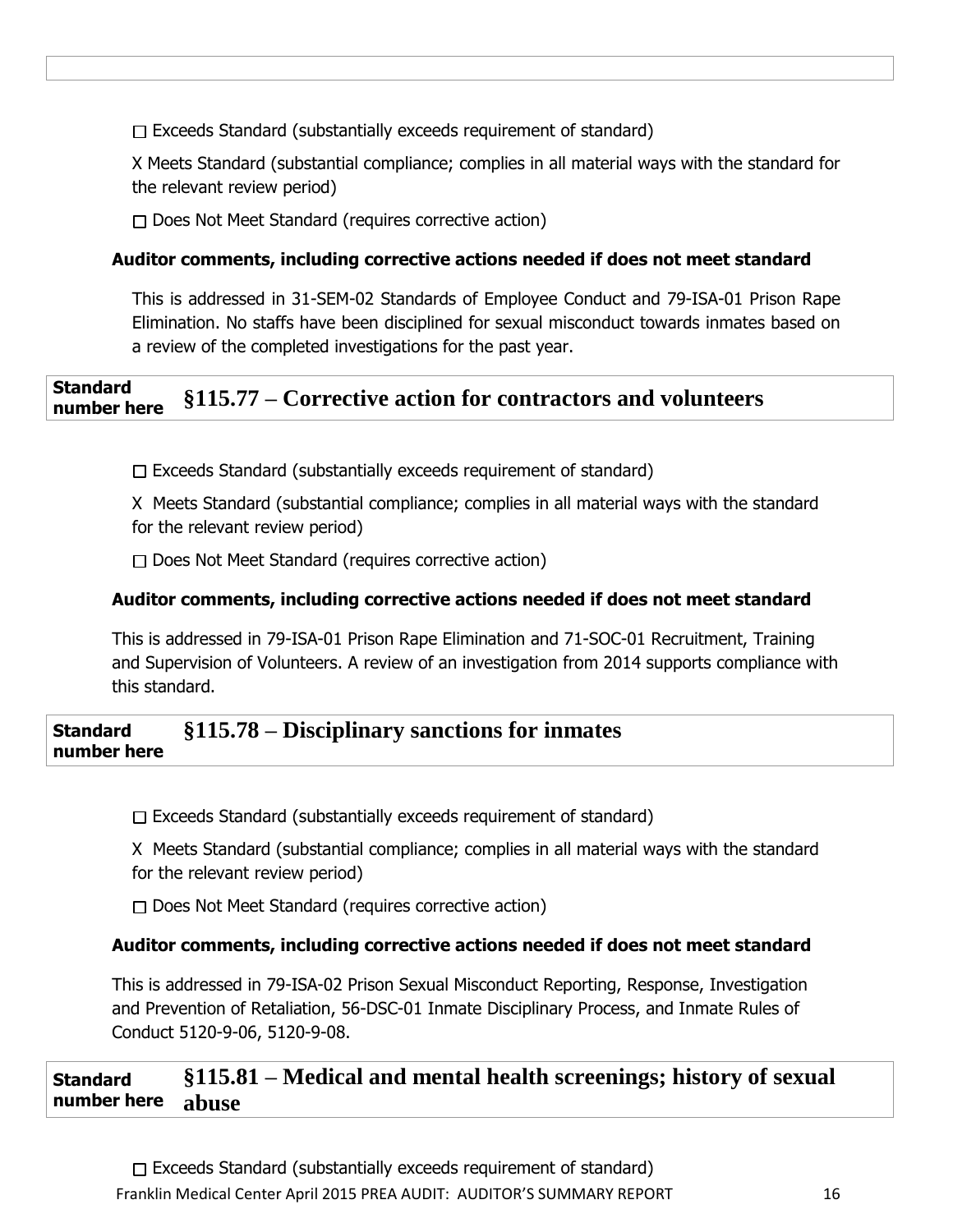X Meets Standard (substantial compliance; complies in all material ways with the standard for the relevant review period)

 $\Box$  Does Not Meet Standard (requires corrective action)

# **Auditor comments, including corrective actions needed if does not meet standard**

Addressed in 79-ISA-04 PREA Risk Assessment and Accommodation Strategies, 79-ISA-02 Prison Sexual Misconduct Reporting, Response, Investigation and Prevention of Retaliation and 67-MNH-02.

### **Standard number here §115.82 – Access to emergency medical and mental health services**

 $\Box$  Exceeds Standard (substantially exceeds requirement of standard)

X Meets Standard (substantial compliance; complies in all material ways with the standard for the relevant review period)

 $\Box$  Does Not Meet Standard (requires corrective action)

# **Auditor comments, including corrective actions needed if does not meet standard**

This is addressed in 79-ISA-02 Prison Sexual Misconduct Reporting, Response, Investigation and Prevention of Retaliation, 67-MNH-09 Suicide Prevention and Medical Protocol B11Medical Care Guidelines for Sexual Conduct or Recent Sexual Abuse. Documentation was provided that demonstrated timely access to emergency medical treatment at no cost.

#### **Standard number here §115.83 – Ongoing medical and mental health care for sexual abuse victims and abusers**

 $\Box$  Exceeds Standard (substantially exceeds requirement of standard)

X Meets Standard (substantial compliance; complies in all material ways with the standard for the relevant review period)

 $\Box$  Does Not Meet Standard (requires corrective action)

# **Auditor comments, including corrective actions needed if does not meet standard**

This is addressed in 79-ISA-02 Prison Sexual Misconduct Reporting, Response, Investigation and Prevention of Retaliation, 67-MNH-02 Mental Health Screening and Mental Health Classification, 67-MNH-04 Transfer and Discharge of the Mental Health Caseload, and 67- MNH-15 Mental Health Treatment.

**Standard number here §115.86 – Sexual abuse incident reviews** 

 $\Box$  Exceeds Standard (substantially exceeds requirement of standard)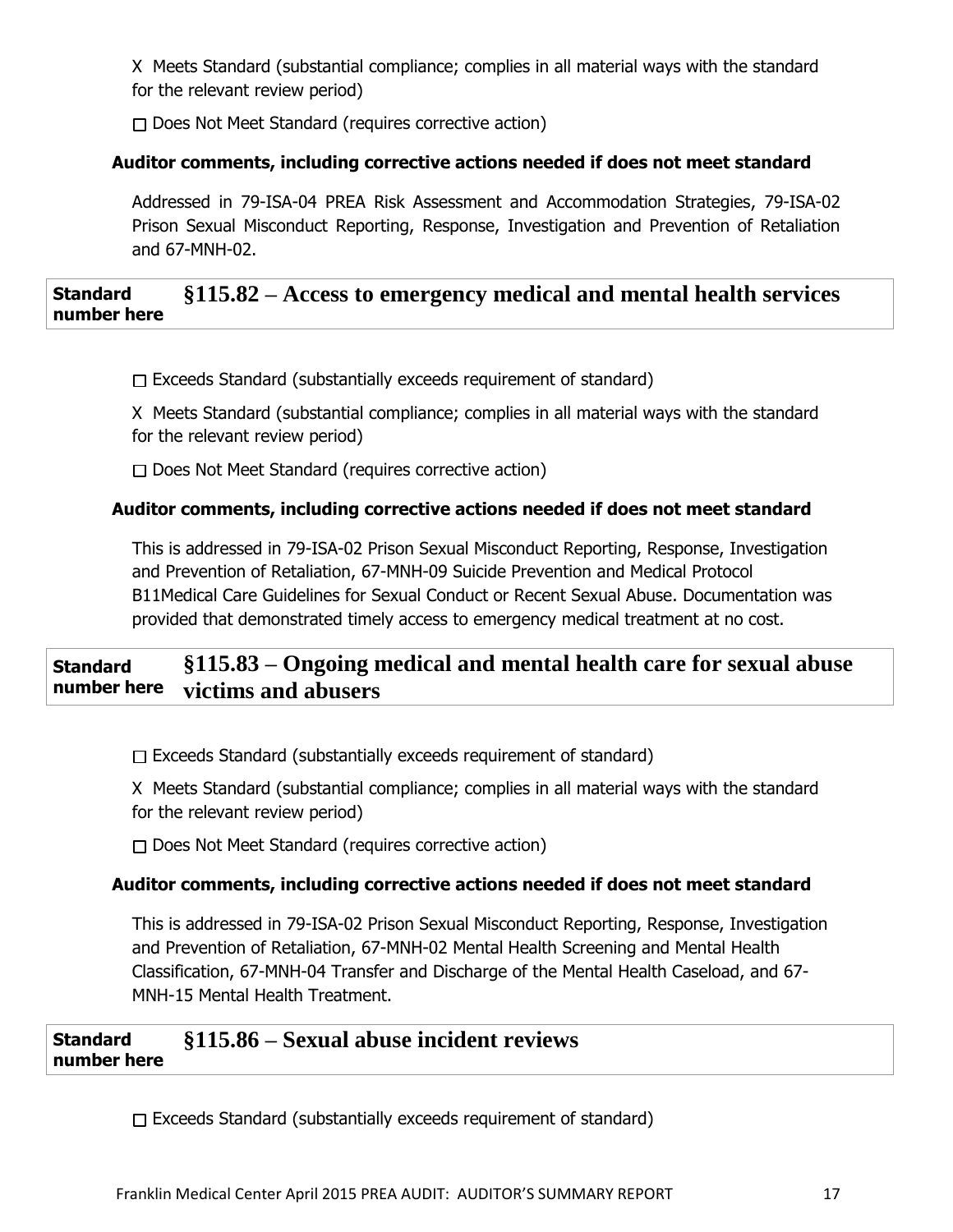X Meets Standard (substantial compliance; complies in all material ways with the standard for the relevant review period)

 $\Box$  Does Not Meet Standard (requires corrective action)

# **Auditor comments, including corrective actions needed if does not meet standard**

This is addressed in 79-ISA-03 Sexual Abuse Response Team. Review of committee reports and interview with team members support compliance.

### **Standard number here §115.87 – Data Collection**

 $\Box$  Exceeds Standard (substantially exceeds requirement of standard)

X Meets Standard (substantial compliance; complies in all material ways with the standard for the relevant review period)

 $\Box$  Does Not Meet Standard (requires corrective action)

# **Auditor comments, including corrective actions needed if does not meet standard**

 This is addressed in 79-ISA-01 Prison Rape Elimination and the Survey of Sexual Violence 2013 as well as documentation provided regarding the two private facilities.

#### **Standard number here §115.88 – Data Review for Corrective Action**

 $\Box$  Exceeds Standard (substantially exceeds requirement of standard)

X Meets Standard (substantial compliance; complies in all material ways with the standard for the relevant review period)

 $\Box$  Does Not Meet Standard (requires corrective action)

# **Auditor comments, including corrective actions needed if does not meet standard**

This is addressed in 79-ISA-01 Prison Rape Elimination. Data reviewed (2014 Annual review Analysis of 2012 & 2013) supports compliance.

#### **Standard number here §115.89 – Data Storage, Publication, and Destruction**

 $\Box$  Exceeds Standard (substantially exceeds requirement of standard)

X Meets Standard (substantial compliance; complies in all material ways with the standard for the relevant review period)

 $\Box$  Does Not Meet Standard (requires corrective action)

# **Auditor comments, including corrective actions needed if does not meet standard**